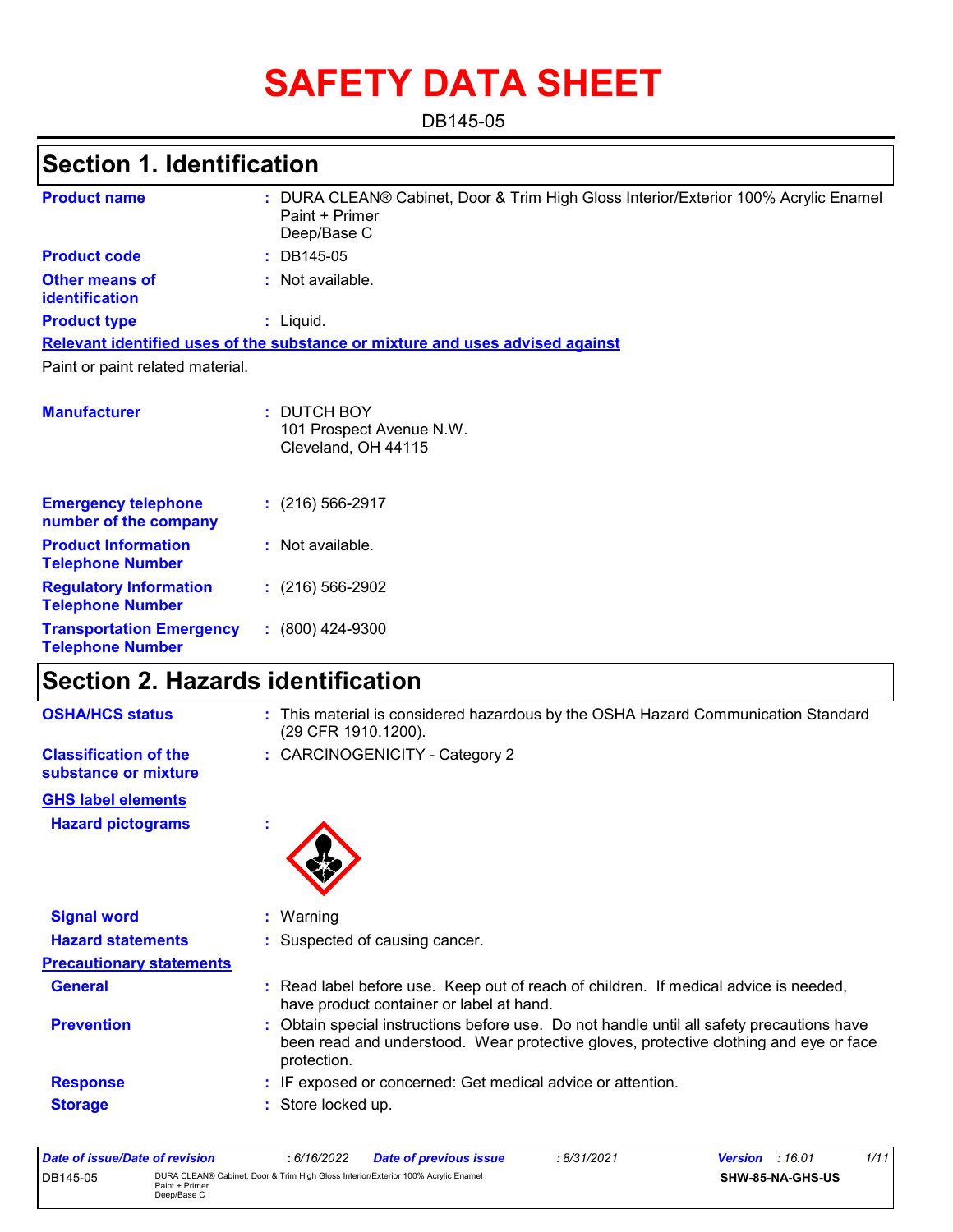### **Section 2. Hazards identification**

| <b>Disposal</b>                            | Dispose of contents and container in accordance with all local, regional, national and<br>international regulations.                            |
|--------------------------------------------|-------------------------------------------------------------------------------------------------------------------------------------------------|
| <b>Supplemental label</b><br>elements      | WARNING: This product contains chemicals known to the State of California to cause<br>cancer and birth defects or other reproductive harm.      |
|                                            | Please refer to the SDS for additional information. Keep out of reach of children. Do not<br>transfer contents to other containers for storage. |
| <b>Hazards not otherwise</b><br>classified | : None known.                                                                                                                                   |

### **Section 3. Composition/information on ingredients**

#### **Other means of identification :** Not available. **Substance/mixture :** Mixture

#### **CAS number/other identifiers**

| <b>Ingredient name</b> | % by weight | <b>CAS number</b> |
|------------------------|-------------|-------------------|
| Titanium<br>Dioxide    | l≤5         | $13463 - 67 - i$  |

Any concentration shown as a range is to protect confidentiality or is due to batch variation.

**There are no additional ingredients present which, within the current knowledge of the supplier and in the concentrations applicable, are classified and hence require reporting in this section.**

**Occupational exposure limits, if available, are listed in Section 8.**

### **Section 4. First aid measures**

#### **Description of necessary first aid measures**

| <b>Eye contact</b>  | : Immediately flush eyes with plenty of water, occasionally lifting the upper and lower<br>eyelids. Check for and remove any contact lenses. Continue to rinse for at least 10<br>minutes. Get medical attention.                                                                                                                                                                                                                                                                                                                                                                                                                                                                 |
|---------------------|-----------------------------------------------------------------------------------------------------------------------------------------------------------------------------------------------------------------------------------------------------------------------------------------------------------------------------------------------------------------------------------------------------------------------------------------------------------------------------------------------------------------------------------------------------------------------------------------------------------------------------------------------------------------------------------|
| <b>Inhalation</b>   | : Remove victim to fresh air and keep at rest in a position comfortable for breathing. If<br>not breathing, if breathing is irregular or if respiratory arrest occurs, provide artificial<br>respiration or oxygen by trained personnel. It may be dangerous to the person providing<br>aid to give mouth-to-mouth resuscitation. Get medical attention. If unconscious, place<br>in recovery position and get medical attention immediately. Maintain an open airway.<br>Loosen tight clothing such as a collar, tie, belt or waistband.                                                                                                                                         |
| <b>Skin contact</b> | : Flush contaminated skin with plenty of water. Remove contaminated clothing and<br>shoes. Continue to rinse for at least 10 minutes. Get medical attention. Wash clothing<br>before reuse. Clean shoes thoroughly before reuse.                                                                                                                                                                                                                                                                                                                                                                                                                                                  |
| <b>Ingestion</b>    | : Wash out mouth with water. Remove dentures if any. If material has been swallowed<br>and the exposed person is conscious, give small quantities of water to drink. Stop if the<br>exposed person feels sick as vomiting may be dangerous. Do not induce vomiting<br>unless directed to do so by medical personnel. If vomiting occurs, the head should be<br>kept low so that vomit does not enter the lungs. Get medical attention. Never give<br>anything by mouth to an unconscious person. If unconscious, place in recovery position<br>and get medical attention immediately. Maintain an open airway. Loosen tight clothing<br>such as a collar, tie, belt or waistband. |

**Most important symptoms/effects, acute and delayed**

| Data of incura/Data of variation      | C/10/000 | Data of nuovisus issue                              | 0/24/20/24 | $\frac{1}{2}$ | 0/4 |
|---------------------------------------|----------|-----------------------------------------------------|------------|---------------|-----|
| <b>Skin contact</b>                   |          | : No known significant effects or critical hazards. |            |               |     |
| <b>Inhalation</b>                     |          | : No known significant effects or critical hazards. |            |               |     |
| Eye contact                           |          | : No known significant effects or critical hazards. |            |               |     |
| <b>Potential acute health effects</b> |          |                                                     |            |               |     |
|                                       |          |                                                     |            |               |     |

| Date of issue/Date of revision |                                                                                                                    | 6/16/2022 | <b>Date of previous issue</b> | 8/31/2021 | <b>Version</b> : 16.01 |                  | 2/11 |
|--------------------------------|--------------------------------------------------------------------------------------------------------------------|-----------|-------------------------------|-----------|------------------------|------------------|------|
| DB145-05                       | DURA CLEAN® Cabinet. Door & Trim High Gloss Interior/Exterior 100% Acrylic Enamel<br>Paint + Primer<br>Deep/Base C |           |                               |           |                        | SHW-85-NA-GHS-US |      |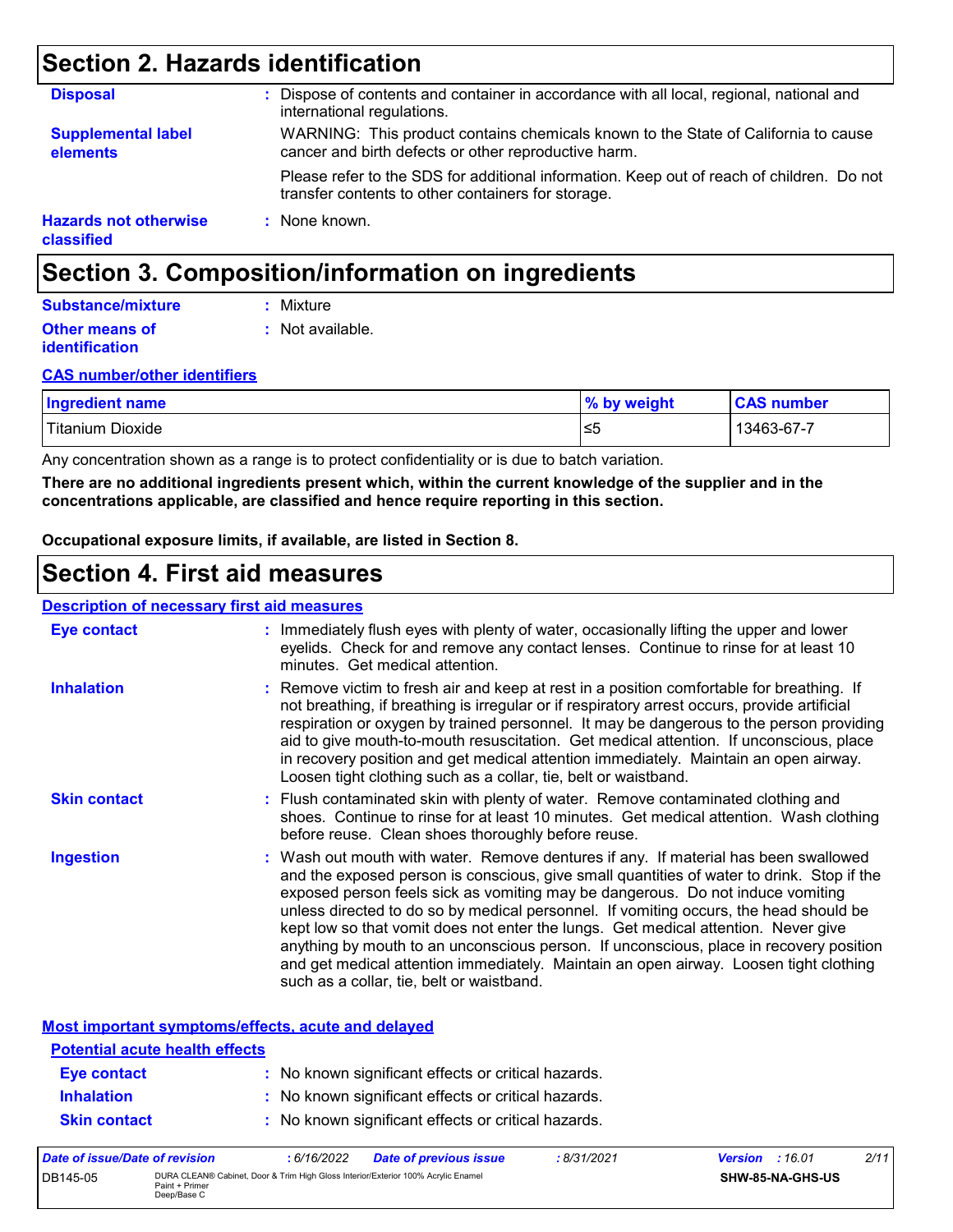# **Section 4. First aid measures**

| <b>Ingestion</b>                    | : No known significant effects or critical hazards.                                                                                                                           |  |
|-------------------------------------|-------------------------------------------------------------------------------------------------------------------------------------------------------------------------------|--|
| <b>Over-exposure signs/symptoms</b> |                                                                                                                                                                               |  |
| <b>Eye contact</b>                  | : No specific data.                                                                                                                                                           |  |
| <b>Inhalation</b>                   | : No specific data.                                                                                                                                                           |  |
| <b>Skin contact</b>                 | : No specific data.                                                                                                                                                           |  |
| <b>Ingestion</b>                    | : No specific data.                                                                                                                                                           |  |
|                                     |                                                                                                                                                                               |  |
|                                     | Indication of immediate medical attention and special treatment needed, if necessary                                                                                          |  |
| <b>Notes to physician</b>           | : Treat symptomatically. Contact poison treatment specialist immediately if large<br>quantities have been ingested or inhaled.                                                |  |
| <b>Specific treatments</b>          | : No specific treatment.                                                                                                                                                      |  |
| <b>Protection of first-aiders</b>   | : No action shall be taken involving any personal risk or without suitable training. It may<br>be dangerous to the person providing aid to give mouth-to-mouth resuscitation. |  |

#### **See toxicological information (Section 11)**

### **Section 5. Fire-fighting measures**

| <b>Extinguishing media</b>                               |                                                                                                                                                                                                     |
|----------------------------------------------------------|-----------------------------------------------------------------------------------------------------------------------------------------------------------------------------------------------------|
| <b>Suitable extinguishing</b><br>media                   | : Use an extinguishing agent suitable for the surrounding fire.                                                                                                                                     |
| <b>Unsuitable extinguishing</b><br>media                 | $:$ None known.                                                                                                                                                                                     |
| <b>Specific hazards arising</b><br>from the chemical     | : In a fire or if heated, a pressure increase will occur and the container may burst.                                                                                                               |
| <b>Hazardous thermal</b><br>decomposition products       | Decomposition products may include the following materials:<br>metal oxide/oxides                                                                                                                   |
| <b>Special protective actions</b><br>for fire-fighters   | : Promptly isolate the scene by removing all persons from the vicinity of the incident if<br>there is a fire. No action shall be taken involving any personal risk or without suitable<br>training. |
| <b>Special protective</b><br>equipment for fire-fighters | Fire-fighters should wear appropriate protective equipment and self-contained breathing<br>apparatus (SCBA) with a full face-piece operated in positive pressure mode.                              |

### **Section 6. Accidental release measures**

|                                  | Personal precautions, protective equipment and emergency procedures                                                                                                                                                                                                                                                                                                                                              |
|----------------------------------|------------------------------------------------------------------------------------------------------------------------------------------------------------------------------------------------------------------------------------------------------------------------------------------------------------------------------------------------------------------------------------------------------------------|
| For non-emergency<br>personnel   | : No action shall be taken involving any personal risk or without suitable training.<br>Evacuate surrounding areas. Keep unnecessary and unprotected personnel from<br>entering. Do not touch or walk through spilled material. Avoid breathing vapor or mist.<br>Provide adequate ventilation. Wear appropriate respirator when ventilation is<br>inadequate. Put on appropriate personal protective equipment. |
|                                  | For emergency responders : If specialized clothing is required to deal with the spillage, take note of any information in<br>Section 8 on suitable and unsuitable materials. See also the information in "For non-<br>emergency personnel".                                                                                                                                                                      |
| <b>Environmental precautions</b> | : Avoid dispersal of spilled material and runoff and contact with soil, waterways, drains<br>and sewers. Inform the relevant authorities if the product has caused environmental<br>pollution (sewers, waterways, soil or air).                                                                                                                                                                                  |

#### **Methods and materials for containment and cleaning up**

| Date of issue/Date of revision |                                                                                                                    | : 6/16/2022 | <b>Date of previous issue</b> | 8/31/2021 | <b>Version</b> : 16.01 |                         | 3/11 |
|--------------------------------|--------------------------------------------------------------------------------------------------------------------|-------------|-------------------------------|-----------|------------------------|-------------------------|------|
| DB145-05                       | DURA CLEAN® Cabinet, Door & Trim High Gloss Interior/Exterior 100% Acrylic Enamel<br>Paint + Primer<br>Deep/Base C |             |                               |           |                        | <b>SHW-85-NA-GHS-US</b> |      |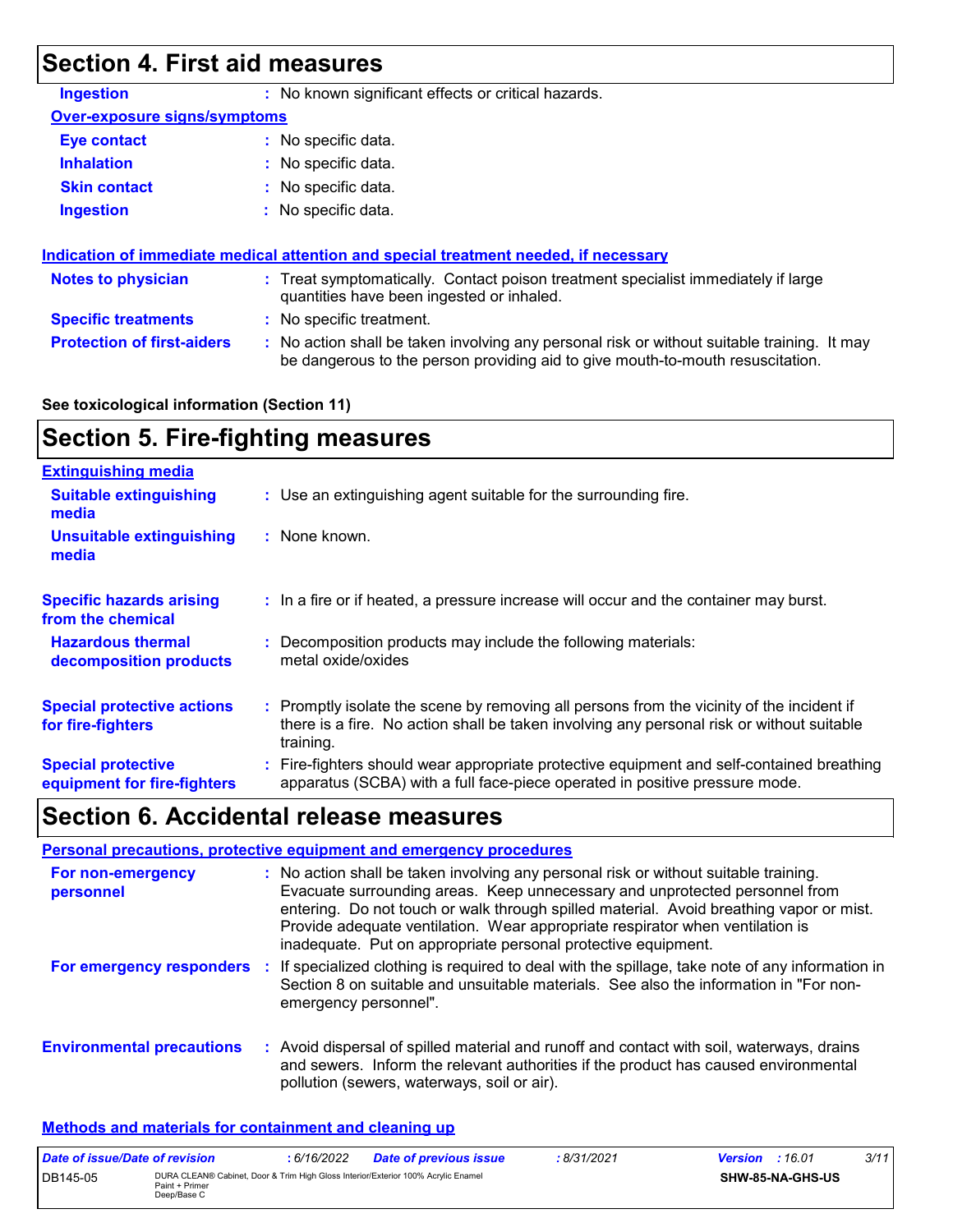### **Section 6. Accidental release measures**

| <b>Small spill</b> | : Stop leak if without risk. Move containers from spill area. Dilute with water and mop up<br>if water-soluble. Alternatively, or if water-insoluble, absorb with an inert dry material and<br>place in an appropriate waste disposal container. Dispose of via a licensed waste<br>disposal contractor.                                                                                                                                                                                                                                                                                                                                                                                                     |
|--------------------|--------------------------------------------------------------------------------------------------------------------------------------------------------------------------------------------------------------------------------------------------------------------------------------------------------------------------------------------------------------------------------------------------------------------------------------------------------------------------------------------------------------------------------------------------------------------------------------------------------------------------------------------------------------------------------------------------------------|
| <b>Large spill</b> | : Stop leak if without risk. Move containers from spill area. Approach release from<br>upwind. Prevent entry into sewers, water courses, basements or confined areas. Wash<br>spillages into an effluent treatment plant or proceed as follows. Contain and collect<br>spillage with non-combustible, absorbent material e.g. sand, earth, vermiculite or<br>diatomaceous earth and place in container for disposal according to local regulations<br>(see Section 13). Dispose of via a licensed waste disposal contractor. Contaminated<br>absorbent material may pose the same hazard as the spilled product. Note: see<br>Section 1 for emergency contact information and Section 13 for waste disposal. |

### **Section 7. Handling and storage**

#### **Precautions for safe handling**

| <b>Protective measures</b>                                                       | : Put on appropriate personal protective equipment (see Section 8). Avoid exposure -<br>obtain special instructions before use. Do not handle until all safety precautions have<br>been read and understood. Do not get in eyes or on skin or clothing. Do not ingest.<br>Avoid breathing vapor or mist. If during normal use the material presents a respiratory<br>hazard, use only with adequate ventilation or wear appropriate respirator. Keep in the<br>original container or an approved alternative made from a compatible material, kept<br>tightly closed when not in use. Empty containers retain product residue and can be<br>hazardous. Do not reuse container. |
|----------------------------------------------------------------------------------|--------------------------------------------------------------------------------------------------------------------------------------------------------------------------------------------------------------------------------------------------------------------------------------------------------------------------------------------------------------------------------------------------------------------------------------------------------------------------------------------------------------------------------------------------------------------------------------------------------------------------------------------------------------------------------|
| <b>Advice on general</b><br>occupational hygiene                                 | : Eating, drinking and smoking should be prohibited in areas where this material is<br>handled, stored and processed. Workers should wash hands and face before eating,<br>drinking and smoking. Remove contaminated clothing and protective equipment before<br>entering eating areas. See also Section 8 for additional information on hygiene<br>measures.                                                                                                                                                                                                                                                                                                                  |
| <b>Conditions for safe storage,</b><br>including any<br><b>incompatibilities</b> | Store in accordance with local regulations. Store in original container protected from<br>direct sunlight in a dry, cool and well-ventilated area, away from incompatible materials<br>(see Section 10) and food and drink. Store locked up. Keep container tightly closed<br>and sealed until ready for use. Containers that have been opened must be carefully<br>resealed and kept upright to prevent leakage. Do not store in unlabeled containers.<br>Use appropriate containment to avoid environmental contamination. See Section 10 for<br>incompatible materials before handling or use.                                                                              |

### **Section 8. Exposure controls/personal protection**

#### **Control parameters**

#### **Occupational exposure limits (OSHA United States)**

| Ingredient name  | CAS#       | <b>Exposure limits</b>                                                                                                                                               |
|------------------|------------|----------------------------------------------------------------------------------------------------------------------------------------------------------------------|
| Titanium Dioxide | 13463-67-7 | ACGIH TLV (United States, 1/2021).<br>TWA: 10 mg/m <sup>3</sup> 8 hours.<br>OSHA PEL (United States, 5/2018).<br>TWA: 15 mg/m <sup>3</sup> 8 hours. Form: Total dust |

**Occupational exposure limits (Canada)**

| <i>Date of ISSUe/Date of revision</i> |                                                                                                                    | : 6/16/2022 | <b>Date of previous issue</b> |
|---------------------------------------|--------------------------------------------------------------------------------------------------------------------|-------------|-------------------------------|
| DB145-05                              | DURA CLEAN® Cabinet. Door & Trim High Gloss Interior/Exterior 100% Acrylic Enamel<br>Paint + Primer<br>Deep/Base C |             |                               |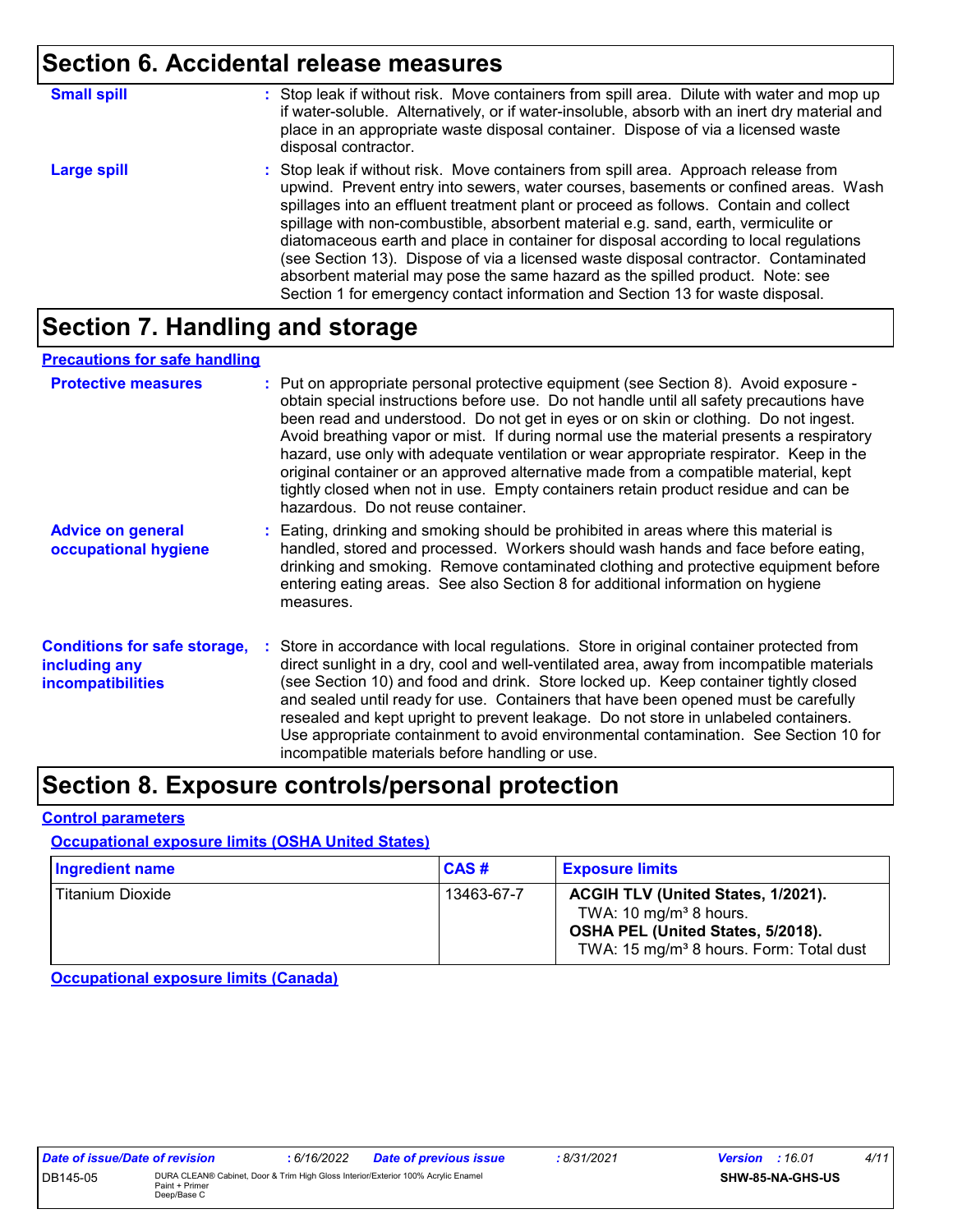# **Section 8. Exposure controls/personal protection**

| Ingredient name  | CAS#       | <b>Exposure limits</b>                                                                                                                                                                                                                                                                                                                                                                                                                                                                                                                                                                                       |
|------------------|------------|--------------------------------------------------------------------------------------------------------------------------------------------------------------------------------------------------------------------------------------------------------------------------------------------------------------------------------------------------------------------------------------------------------------------------------------------------------------------------------------------------------------------------------------------------------------------------------------------------------------|
| Titanium dioxide | 13463-67-7 | <b>CA British Columbia Provincial (Canada,</b><br>$6/2021$ ).<br>TWA: 10 mg/m <sup>3</sup> 8 hours. Form: Total dust<br>TWA: 3 mg/m <sup>3</sup> 8 hours. Form: respirable<br>fraction<br>CA Quebec Provincial (Canada, 6/2021).<br>TWAEV: 10 mg/m <sup>3</sup> 8 hours. Form: Total dust.<br>CA Alberta Provincial (Canada, 6/2018).<br>8 hrs OEL: 10 mg/m <sup>3</sup> 8 hours.<br>CA Ontario Provincial (Canada, 6/2019).<br>TWA: 10 mg/m <sup>3</sup> 8 hours.<br><b>CA Saskatchewan Provincial (Canada,</b><br>7/2013).<br>STEL: 20 mg/m <sup>3</sup> 15 minutes.<br>TWA: 10 mg/m <sup>3</sup> 8 hours. |

#### **Occupational exposure limits (Mexico)**

|       | CAS# | <b>Exposure limits</b> |
|-------|------|------------------------|
| None. |      |                        |

| <b>Appropriate engineering</b><br><b>controls</b> |    | If user operations generate dust, fumes, gas, vapor or mist, use process enclosures,<br>local exhaust ventilation or other engineering controls to keep worker exposure to<br>airborne contaminants below any recommended or statutory limits.                                                                                                                                                                                                                                                                                                                                                                       |
|---------------------------------------------------|----|----------------------------------------------------------------------------------------------------------------------------------------------------------------------------------------------------------------------------------------------------------------------------------------------------------------------------------------------------------------------------------------------------------------------------------------------------------------------------------------------------------------------------------------------------------------------------------------------------------------------|
| <b>Environmental exposure</b><br>controls         |    | Emissions from ventilation or work process equipment should be checked to ensure<br>they comply with the requirements of environmental protection legislation. In some<br>cases, fume scrubbers, filters or engineering modifications to the process equipment<br>will be necessary to reduce emissions to acceptable levels.                                                                                                                                                                                                                                                                                        |
| <b>Individual protection measures</b>             |    |                                                                                                                                                                                                                                                                                                                                                                                                                                                                                                                                                                                                                      |
| <b>Hygiene measures</b>                           |    | Wash hands, forearms and face thoroughly after handling chemical products, before<br>eating, smoking and using the lavatory and at the end of the working period.<br>Appropriate techniques should be used to remove potentially contaminated clothing.<br>Wash contaminated clothing before reusing. Ensure that eyewash stations and safety<br>showers are close to the workstation location.                                                                                                                                                                                                                      |
| <b>Eye/face protection</b>                        |    | Safety eyewear complying with an approved standard should be used when a risk<br>assessment indicates this is necessary to avoid exposure to liquid splashes, mists,<br>gases or dusts. If contact is possible, the following protection should be worn, unless<br>the assessment indicates a higher degree of protection: safety glasses with side-<br>shields.                                                                                                                                                                                                                                                     |
| <b>Skin protection</b>                            |    |                                                                                                                                                                                                                                                                                                                                                                                                                                                                                                                                                                                                                      |
| <b>Hand protection</b>                            |    | Chemical-resistant, impervious gloves complying with an approved standard should be<br>worn at all times when handling chemical products if a risk assessment indicates this is<br>necessary. Considering the parameters specified by the glove manufacturer, check<br>during use that the gloves are still retaining their protective properties. It should be<br>noted that the time to breakthrough for any glove material may be different for different<br>glove manufacturers. In the case of mixtures, consisting of several substances, the<br>protection time of the gloves cannot be accurately estimated. |
| <b>Body protection</b>                            |    | Personal protective equipment for the body should be selected based on the task being<br>performed and the risks involved and should be approved by a specialist before<br>handling this product.                                                                                                                                                                                                                                                                                                                                                                                                                    |
| <b>Other skin protection</b>                      | ÷. | Appropriate footwear and any additional skin protection measures should be selected<br>based on the task being performed and the risks involved and should be approved by a<br>specialist before handling this product.                                                                                                                                                                                                                                                                                                                                                                                              |

| Date of issue/Date of revision |                                                                                                                    | : 6/16/2022 | <b>Date of previous issue</b> | : 8/31/2021 | <b>Version</b> : 16.01 |                         | 5/11 |
|--------------------------------|--------------------------------------------------------------------------------------------------------------------|-------------|-------------------------------|-------------|------------------------|-------------------------|------|
| DB145-05                       | DURA CLEAN® Cabinet, Door & Trim High Gloss Interior/Exterior 100% Acrylic Enamel<br>Paint + Primer<br>Deep/Base C |             |                               |             |                        | <b>SHW-85-NA-GHS-US</b> |      |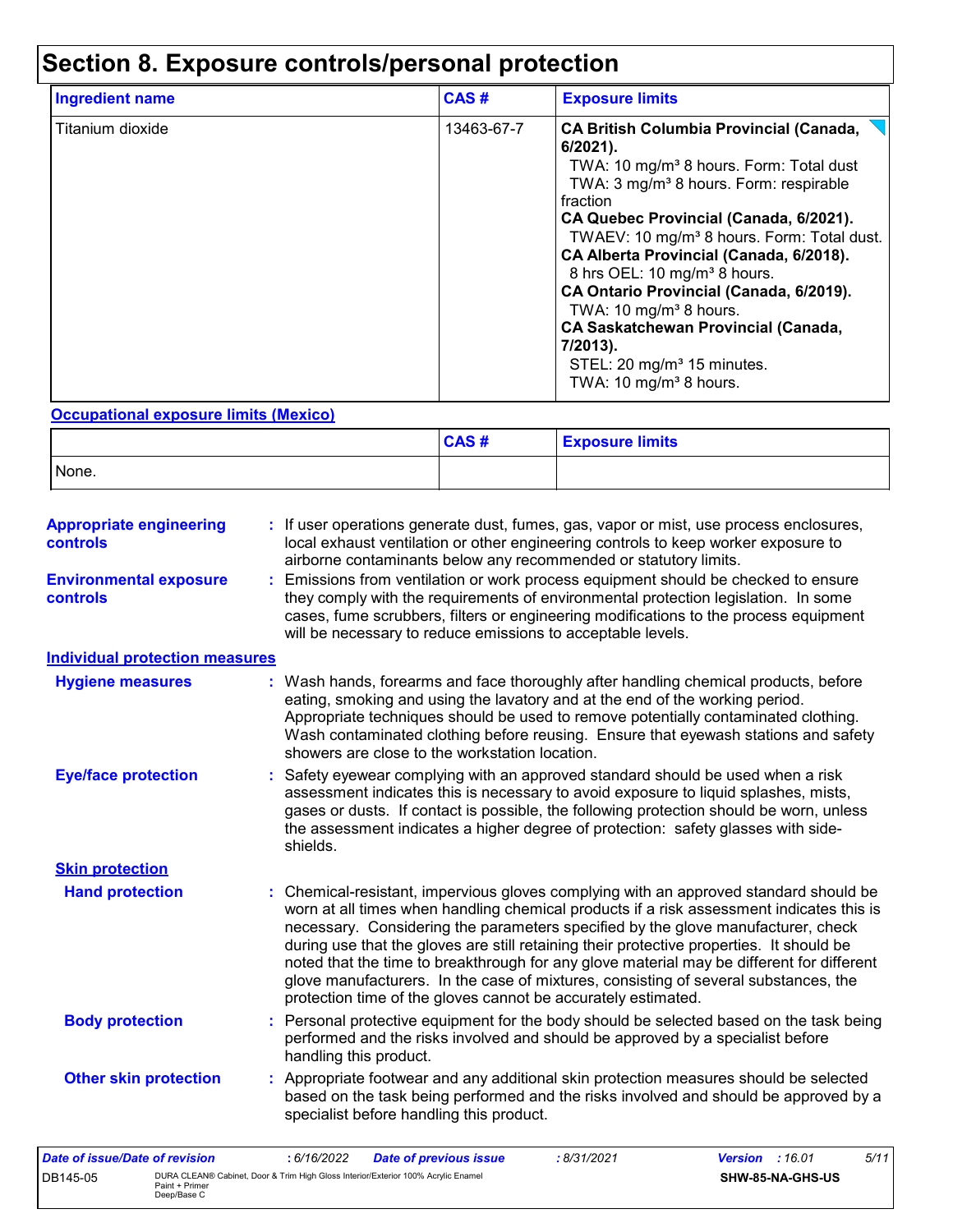### **Section 8. Exposure controls/personal protection**

#### **Respiratory protection :**

Based on the hazard and potential for exposure, select a respirator that meets the appropriate standard or certification. Respirators must be used according to a respiratory protection program to ensure proper fitting, training, and other important aspects of use.

### **Section 9. Physical and chemical properties**

The conditions of measurement of all properties are at standard temperature and pressure unless otherwise indicated.

| <b>Appearance</b>                                                 |        |                                                                |
|-------------------------------------------------------------------|--------|----------------------------------------------------------------|
| <b>Physical state</b>                                             | t.     | Liquid.                                                        |
| <b>Color</b>                                                      |        | Not available.                                                 |
| Odor                                                              |        | Not available.                                                 |
| <b>Odor threshold</b>                                             |        | Not available.                                                 |
| pH                                                                | : 9    |                                                                |
| <b>Melting point/freezing point</b>                               |        | : Not available.                                               |
| <b>Boiling point, initial boiling</b><br>point, and boiling range |        | : $100^{\circ}$ C (212 $^{\circ}$ F)                           |
| <b>Flash point</b>                                                |        | : Closed cup: Not applicable.                                  |
| <b>Evaporation rate</b>                                           |        | $\therefore$ 0.09 (butyl acetate = 1)                          |
| <b>Flammability</b>                                               |        | : Not available.                                               |
| Lower and upper explosion<br>limit/flammability limit             |        | : Not available.                                               |
| <b>Vapor pressure</b>                                             |        | : $2.3$ kPa (17.5 mm Hg)                                       |
| <b>Relative vapor density</b>                                     |        | : 1 [Air = 1]                                                  |
| <b>Relative density</b>                                           | : 1.09 |                                                                |
| <b>Solubility</b>                                                 |        | : Not available.                                               |
| <b>Partition coefficient: n-</b><br>octanol/water                 |        | : Not applicable.                                              |
| <b>Auto-ignition temperature</b>                                  |        | : Not available.                                               |
| <b>Decomposition temperature</b>                                  |        | : Not available.                                               |
| <b>Viscosity</b>                                                  |        | Kinematic (40°C (104°F)): >20.5 mm <sup>2</sup> /s (>20.5 cSt) |
| <b>Molecular weight</b>                                           | t.     | Not applicable.                                                |
| <b>Aerosol product</b>                                            |        |                                                                |
| <b>Heat of combustion</b>                                         |        | $: 0.906$ kJ/g                                                 |

### **Section 10. Stability and reactivity**

| <b>Reactivity</b>                            | : No specific test data related to reactivity available for this product or its ingredients. |
|----------------------------------------------|----------------------------------------------------------------------------------------------|
| <b>Chemical stability</b>                    | : The product is stable.                                                                     |
| <b>Possibility of hazardous</b><br>reactions | : Under normal conditions of storage and use, hazardous reactions will not occur.            |
| <b>Conditions to avoid</b>                   | : No specific data.                                                                          |
| <b>Incompatible materials</b>                | : No specific data.                                                                          |

| Date of issue/Date of revision |                                                                                                                    | 6/16/2022 | <b>Date of previous issue</b> | 8/31/2021 | <b>Version</b> : 16.01 |                  | 6/11 |
|--------------------------------|--------------------------------------------------------------------------------------------------------------------|-----------|-------------------------------|-----------|------------------------|------------------|------|
| DB145-05                       | DURA CLEAN® Cabinet, Door & Trim High Gloss Interior/Exterior 100% Acrylic Enamel<br>Paint + Primer<br>Deep/Base C |           |                               |           |                        | SHW-85-NA-GHS-US |      |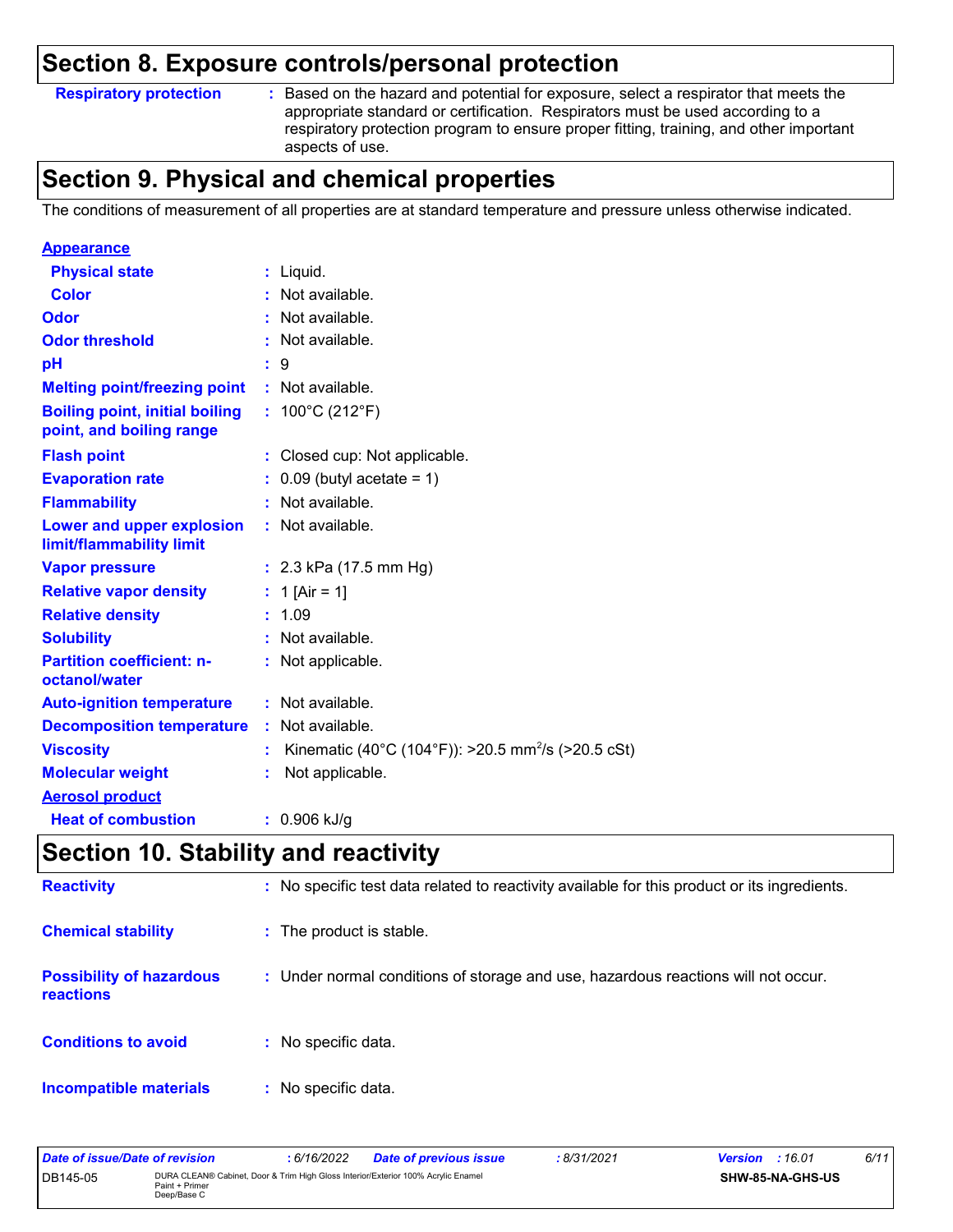### **Section 10. Stability and reactivity**

**Hazardous decomposition products** Under normal conditions of storage and use, hazardous decomposition products should **:** not be produced.

### **Section 11. Toxicological information**

#### **Information on toxicological effects**

**Acute toxicity**

Not available.

#### **Irritation/Corrosion**

| <b>Product/ingredient name</b> | <b>Result</b>        | <b>Species</b> | <b>Score</b> | <b>Exposure</b> | <b>Observation</b> |
|--------------------------------|----------------------|----------------|--------------|-----------------|--------------------|
| Titanium Dioxide               | Skin - Mild irritant | Human          |              | 72 hours 300    |                    |
|                                |                      |                |              | ug.             |                    |

#### **Sensitization**

Not available.

#### **Mutagenicity**

Not available.

#### **Carcinogenicity**

Not available.

#### **Classification**

| <b>Product/ingredient name</b> | <b>OSHA</b> | <b>IARC</b> | <b>NTP</b> |
|--------------------------------|-------------|-------------|------------|
| <b>Titanium Dioxide</b>        |             | 2Β          |            |

#### **Reproductive toxicity**

Not available.

#### **Teratogenicity**

Not available.

#### **Specific target organ toxicity (single exposure)**

Not available.

#### **Specific target organ toxicity (repeated exposure)**

Not available.

#### **Aspiration hazard**

Not available.

#### **Information on the likely routes of exposure :** Not available.

#### **Potential acute health effects**

| <b>Eye contact</b>  | : No known significant effects or critical hazards. |
|---------------------|-----------------------------------------------------|
| <b>Inhalation</b>   | : No known significant effects or critical hazards. |
| <b>Skin contact</b> | : No known significant effects or critical hazards. |
| <b>Ingestion</b>    | : No known significant effects or critical hazards. |

| <u>Symptoms related to the physical, chemical and toxicological characteristics</u> |  |                     |  |  |
|-------------------------------------------------------------------------------------|--|---------------------|--|--|
| Eye contact                                                                         |  | : No specific data. |  |  |
| <b>Inhalation</b>                                                                   |  | : No specific data. |  |  |

| Date of issue/Date of revision |                                                                                                                    | : 6/16/2022 | <b>Date of previous issue</b> | : 8/31/2021 | <b>Version</b> : 16.01 |                         | 7/11 |
|--------------------------------|--------------------------------------------------------------------------------------------------------------------|-------------|-------------------------------|-------------|------------------------|-------------------------|------|
| DB145-05                       | DURA CLEAN® Cabinet, Door & Trim High Gloss Interior/Exterior 100% Acrylic Enamel<br>Paint + Primer<br>Deep/Base C |             |                               |             |                        | <b>SHW-85-NA-GHS-US</b> |      |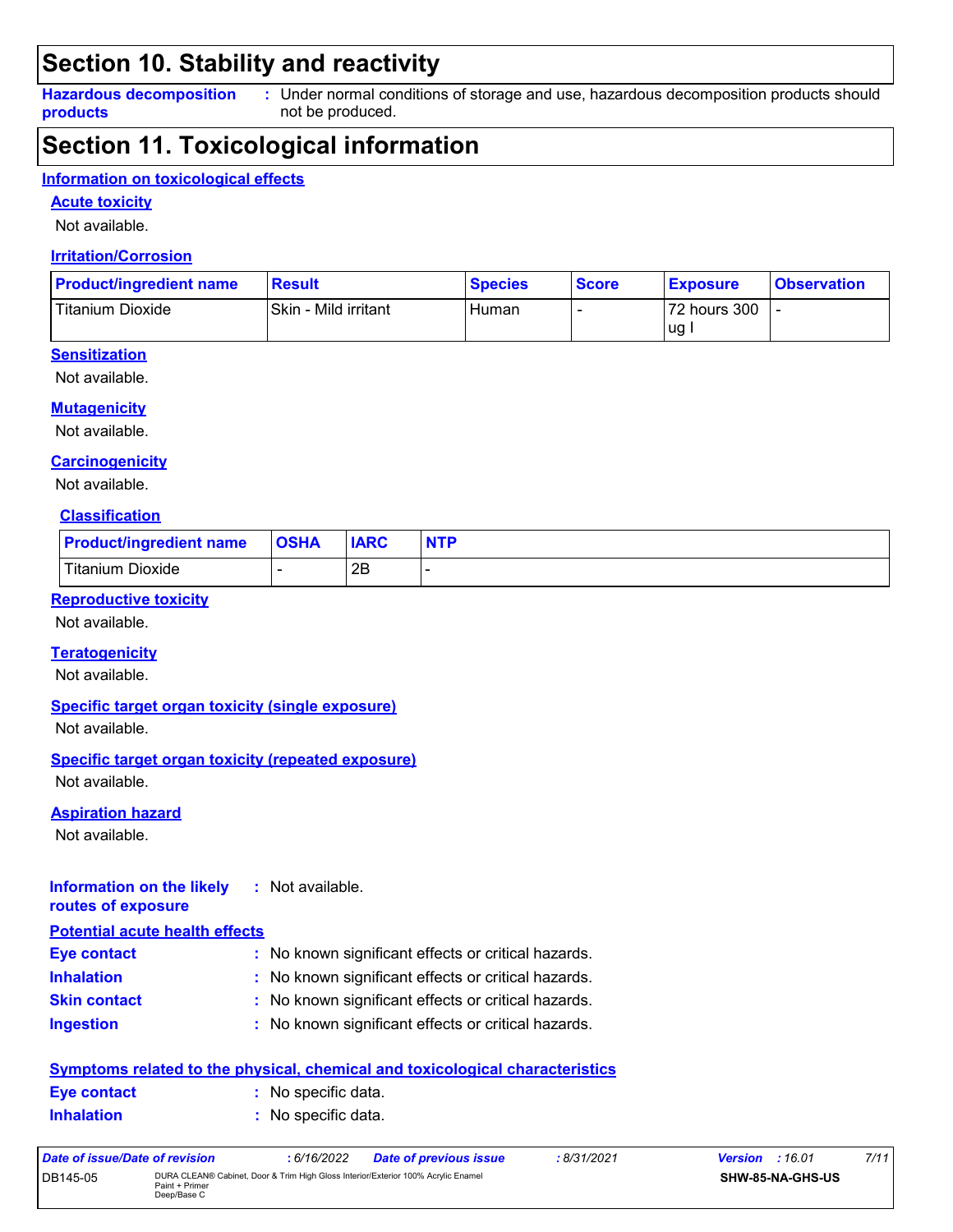# **Section 11. Toxicological information**

| <b>Skin contact</b>                               | : No specific data.                                                                         |
|---------------------------------------------------|---------------------------------------------------------------------------------------------|
| <b>Ingestion</b>                                  | : No specific data.                                                                         |
|                                                   | Delayed and immediate effects and also chronic effects from short and long term exposure    |
| <b>Short term exposure</b>                        |                                                                                             |
| <b>Potential immediate</b><br>effects             | $:$ Not available.                                                                          |
| <b>Potential delayed effects</b>                  | : Not available.                                                                            |
| <b>Long term exposure</b>                         |                                                                                             |
| <b>Potential immediate</b><br>effects             | : Not available.                                                                            |
| <b>Potential delayed effects : Not available.</b> |                                                                                             |
| <b>Potential chronic health effects</b>           |                                                                                             |
| Not available.                                    |                                                                                             |
| <b>General</b>                                    | : No known significant effects or critical hazards.                                         |
| <b>Carcinogenicity</b>                            | : Suspected of causing cancer. Risk of cancer depends on duration and level of<br>exposure. |
| <b>Mutagenicity</b>                               | : No known significant effects or critical hazards.                                         |
| <b>Teratogenicity</b>                             | : No known significant effects or critical hazards.                                         |
| <b>Developmental effects</b>                      | : No known significant effects or critical hazards.                                         |
| <b>Fertility effects</b>                          | : No known significant effects or critical hazards.                                         |

**Numerical measures of toxicity** Not available. **Acute toxicity estimates**

### **Section 12. Ecological information**

DB145-05 DURA CLEAN® Cabinet, Door & Trim High Gloss Interior/Exterior 100% Acrylic Enamel

Paint + Primer<br>Deep/Base C

| <b>Product/ingredient name</b>                          | <b>Result</b>                                       | <b>Species</b>                                                        | <b>Exposure</b> |
|---------------------------------------------------------|-----------------------------------------------------|-----------------------------------------------------------------------|-----------------|
| <b>Titanium Dioxide</b>                                 |                                                     | Acute LC50 >1000000 µg/l Marine water<br>Fish - Fundulus heteroclitus |                 |
| <b>Persistence and degradability</b>                    |                                                     |                                                                       |                 |
| Not available.                                          |                                                     |                                                                       |                 |
| <b>Bioaccumulative potential</b>                        |                                                     |                                                                       |                 |
| Not available.                                          |                                                     |                                                                       |                 |
| <b>Mobility in soil</b>                                 |                                                     |                                                                       |                 |
| <b>Soil/water partition</b><br><b>coefficient (Koc)</b> | : Not available.                                    |                                                                       |                 |
| <b>Other adverse effects</b>                            | : No known significant effects or critical hazards. |                                                                       |                 |
| <b>Date of issue/Date of revision</b>                   | : 6/16/2022<br><b>Date of previous issue</b>        | :8/31/2021<br><b>Version</b> : 16.01                                  | 8/11            |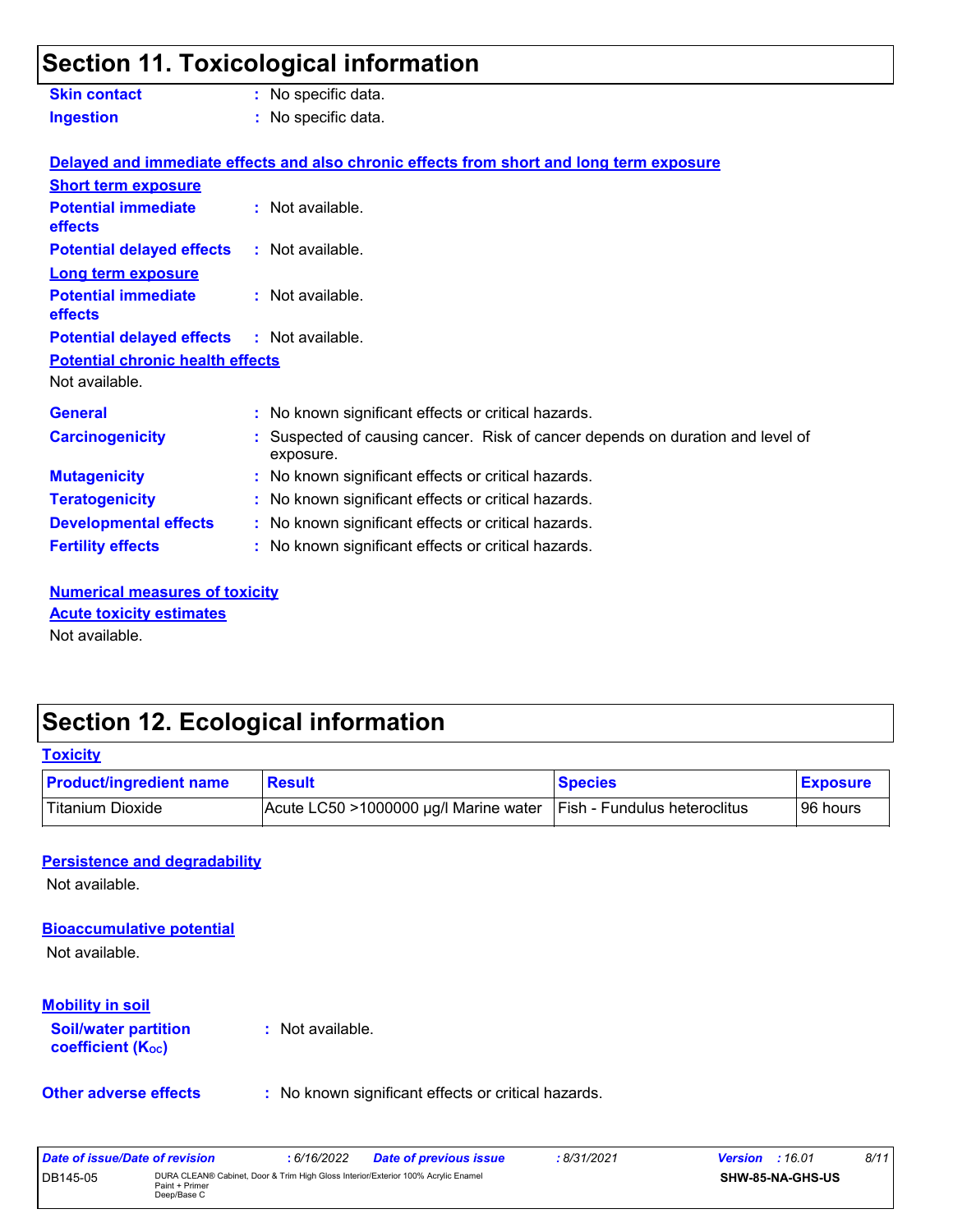### **Section 13. Disposal considerations**

#### **Disposal methods :**

The generation of waste should be avoided or minimized wherever possible. Disposal of this product, solutions and any by-products should at all times comply with the requirements of environmental protection and waste disposal legislation and any regional local authority requirements. Dispose of surplus and non-recyclable products via a licensed waste disposal contractor. Waste should not be disposed of untreated to the sewer unless fully compliant with the requirements of all authorities with jurisdiction. Waste packaging should be recycled. Incineration or landfill should only be considered when recycling is not feasible. This material and its container must be disposed of in a safe way. Care should be taken when handling emptied containers that have not been cleaned or rinsed out. Empty containers or liners may retain some product residues. Avoid dispersal of spilled material and runoff and contact with soil, waterways, drains and sewers.

### **Section 14. Transport information**

|                                                                                                   | <b>DOT</b><br><b>Classification</b> | <b>TDG</b><br><b>Classification</b>                            | <b>Mexico</b><br><b>Classification</b> | <b>IATA</b>                                                                                                                                                                                                                                                                                                                                                                                                                                                                                                                                                                                                       | <b>IMDG</b>    |
|---------------------------------------------------------------------------------------------------|-------------------------------------|----------------------------------------------------------------|----------------------------------------|-------------------------------------------------------------------------------------------------------------------------------------------------------------------------------------------------------------------------------------------------------------------------------------------------------------------------------------------------------------------------------------------------------------------------------------------------------------------------------------------------------------------------------------------------------------------------------------------------------------------|----------------|
| <b>UN number</b>                                                                                  | Not regulated.                      | Not regulated.                                                 | Not regulated.                         | Not regulated.                                                                                                                                                                                                                                                                                                                                                                                                                                                                                                                                                                                                    | Not regulated. |
| <b>UN proper</b><br>shipping name                                                                 |                                     |                                                                |                                        |                                                                                                                                                                                                                                                                                                                                                                                                                                                                                                                                                                                                                   |                |
| <b>Transport</b><br>hazard class(es)                                                              |                                     |                                                                |                                        |                                                                                                                                                                                                                                                                                                                                                                                                                                                                                                                                                                                                                   |                |
| <b>Packing group</b>                                                                              | $\frac{1}{2}$                       | $\overline{\phantom{a}}$                                       |                                        |                                                                                                                                                                                                                                                                                                                                                                                                                                                                                                                                                                                                                   |                |
| <b>Environmental</b><br>hazards                                                                   | No.                                 | No.                                                            | No.                                    | No.                                                                                                                                                                                                                                                                                                                                                                                                                                                                                                                                                                                                               | No.            |
| <b>Additional</b><br><b>information</b>                                                           |                                     |                                                                |                                        |                                                                                                                                                                                                                                                                                                                                                                                                                                                                                                                                                                                                                   |                |
| <b>Special precautions for user :</b><br><b>Transport in bulk according</b><br>to IMO instruments | Not available.                      | substances and on all actions in case of emergency situations. |                                        | Multi-modal shipping descriptions are provided for informational purposes and do not<br>consider container sizes. The presence of a shipping description for a particular<br>mode of transport (sea, air, etc.), does not indicate that the product is packaged<br>suitably for that mode of transport. All packaging must be reviewed for suitability<br>prior to shipment, and compliance with the applicable regulations is the sole<br>responsibility of the person offering the product for transport. People loading and<br>unloading dangerous goods must be trained on all of the risks deriving from the |                |

: Not available. **Proper shipping name :**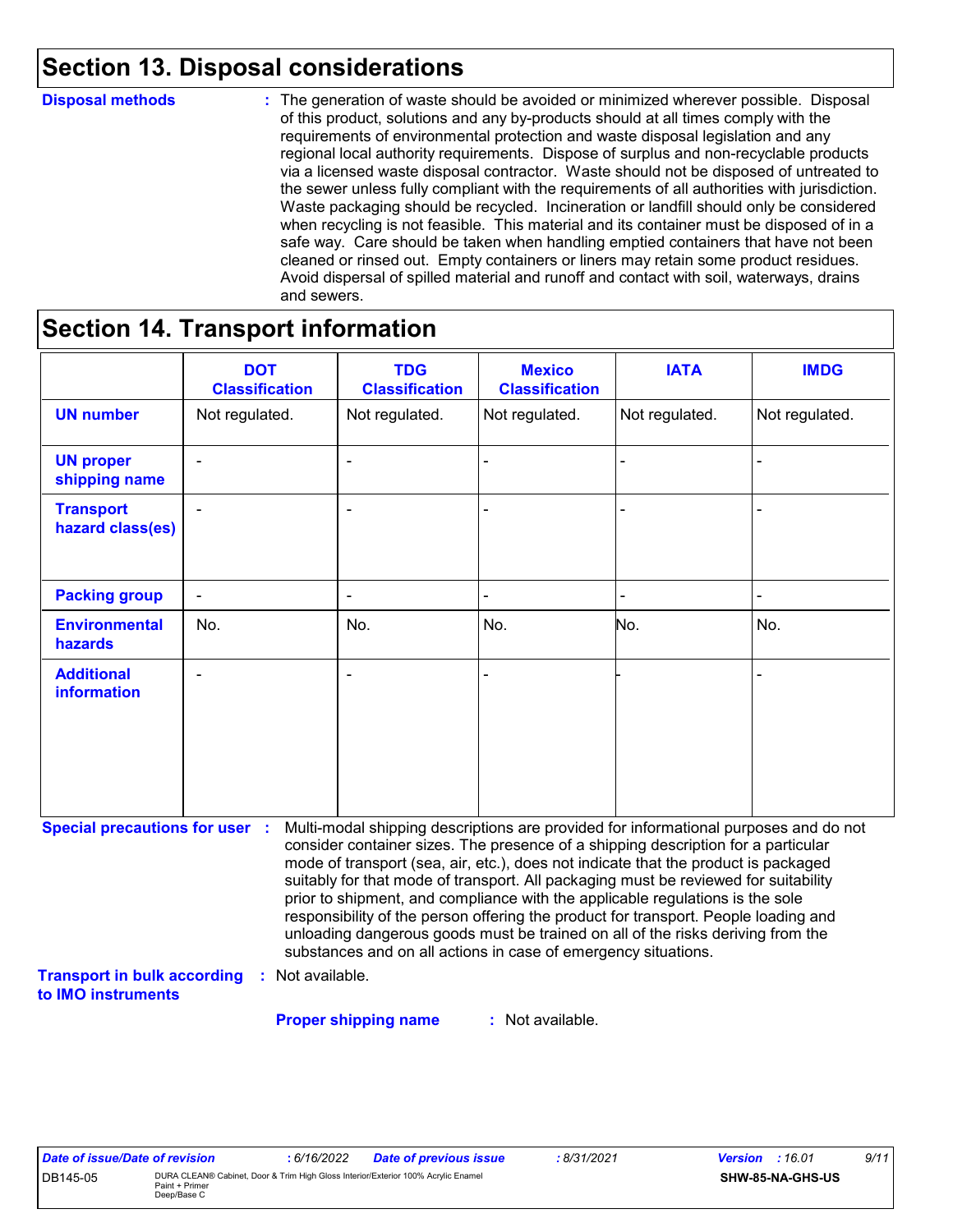### **Section 15. Regulatory information**

**TSCA 5(a)2 proposed significant new use rules**: 2-Methyl-4-isothiazolin-3-one; 5-Chloro-2-methylisothiazolinone

#### **SARA 313**

SARA 313 (40 CFR 372.45) supplier notification can be found on the Environmental Data Sheet.

#### **California Prop. 65**

WARNING: This product contains chemicals known to the State of California to cause cancer and birth defects or other reproductive harm.

#### **International regulations**

| <b>International lists</b> | : Australia inventory (AIIC): Not determined.                |
|----------------------------|--------------------------------------------------------------|
|                            | China inventory (IECSC): Not determined.                     |
|                            | Japan inventory (CSCL): Not determined.                      |
|                            | Japan inventory (ISHL): Not determined.                      |
|                            | Korea inventory (KECI): Not determined.                      |
|                            | New Zealand Inventory of Chemicals (NZIoC): Not determined.  |
|                            | Philippines inventory (PICCS): Not determined.               |
|                            | Taiwan Chemical Substances Inventory (TCSI): Not determined. |
|                            | Thailand inventory: Not determined.                          |
|                            | Turkey inventory: Not determined.                            |
|                            | Vietnam inventory: Not determined.                           |

### **Section 16. Other information**

**Hazardous Material Information System (U.S.A.)**



**The customer is responsible for determining the PPE code for this material. For more information on HMIS® Personal Protective Equipment (PPE) codes, consult the HMIS® Implementation Manual.**

**Caution: HMIS® ratings are based on a 0-4 rating scale, with 0 representing minimal hazards or risks, and 4 representing significant hazards or risks. Although HMIS® ratings and the associated label are not required on SDSs or products leaving a facility under 29 CFR 1910.1200, the preparer may choose to provide them. HMIS® ratings are to be used with a fully implemented HMIS® program. HMIS® is a registered trademark and service mark of the American Coatings Association, Inc.**

**Procedure used to derive the classification**

| <b>Classification</b><br><b>CARCINOGENICITY - Category 2</b> |             | <b>Justification</b> |  |  |  |
|--------------------------------------------------------------|-------------|----------------------|--|--|--|
|                                                              |             | Calculation method   |  |  |  |
| <b>History</b>                                               |             |                      |  |  |  |
| Date of printing                                             | : 6/16/2022 |                      |  |  |  |
| Date of issue/Date of<br>revision                            | : 6/16/2022 |                      |  |  |  |
| Date of previous issue                                       | : 8/31/2021 |                      |  |  |  |
| <b>Version</b>                                               | : 16.01     |                      |  |  |  |

| Date of issue/Date of revision |                                                                                                                    | 6/16/2022 | <b>Date of previous issue</b> | : 8/31/2021 | <b>Version</b> : 16.01 |  | 10/11 |
|--------------------------------|--------------------------------------------------------------------------------------------------------------------|-----------|-------------------------------|-------------|------------------------|--|-------|
| DB145-05                       | DURA CLEAN® Cabinet, Door & Trim High Gloss Interior/Exterior 100% Acrylic Enamel<br>Paint + Primer<br>Deep/Base C |           |                               |             | SHW-85-NA-GHS-US       |  |       |